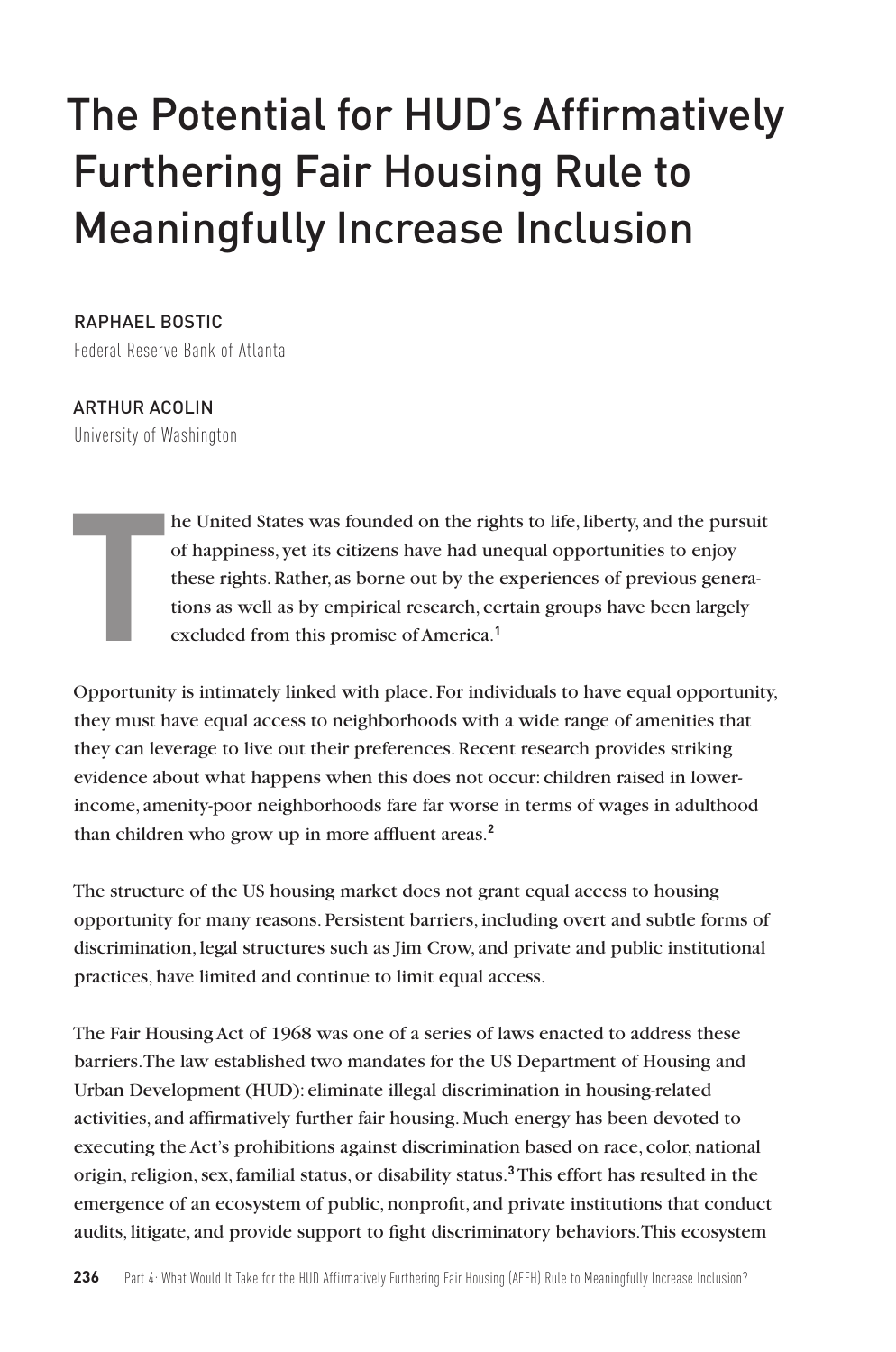has produced significant changes in laws and practices.**<sup>4</sup>** Nonetheless, individuals belonging to protected classes continue to have unequal access to certain housing types and neighborhoods.**<sup>5</sup>**

The second mandate—affirmatively furthering fair housing (AFFH)—differs in important ways from the mandate to eliminate illegal discrimination. Instead of stopping behaviors that make access to housing unequal, the AFFH mandate seeks to promote behaviors that make access more equal. Historically, AFFH has been much harder to implement and enforce than anti-discrimination. Few, if any, organizations have AFFH as their primary mission, jurisdictional engagement and regulatory monitoring has been uneven, and the scope of the mandate has often not been well-defined.

In 2015, in part in response to that rocky history, HUD released a revised AFFH rule. The new regulatory approach changes the scope of the mandate in substantial ways, and provides incentives and tools to help communities act on it. In this chapter, we discuss the potential of the new rule to produce meaningful change and the things needed in the next five to ten years to maximize its effectiveness in producing true access to opportunity for all. We begin with a brief description of residential segregation in the US. In the second section, we discuss how the new AFFH rule differs from and improves upon its predecessor rule. Finally, we provide a series of "musts" that need to occur over the next five to ten years if the rule is to meaningfully increase inclusion.

## **RESIDENTIAL INCLUSION: AN ELUSIVE GOAL**

The US remains characterized by high levels of segregation due, in part, to a long history of structural and individual discrimination based on personal characteristics such as race, ethnicity and disability.<sup>6</sup> Segregation is an embodiment of the barriers faced by certain groups to inclusion in general and to equal access to housing in particular. It was one of the main motivating factors driving the Civil Rights movement and remains a major barrier to equal access to opportunity.**<sup>7</sup>** Residential racial segregation, particularly against African Americans, peaked between the 1960s and 1970s. Though it declined substantially after that, leading Glaeser and Vigdor to controversially declare "the end of the segregated century,"<sup>8</sup> segregation by race and ethnicity remains high.**<sup>9</sup>** In addition, socioeconomic segregation has increased, resulting in a complex interaction of sorting by ethnicity and social class.**<sup>10</sup>**

Some have argued that individual preferences are an important contributor to the residential sorting and concentration of individuals by race, ethnicity, or other characteristics.**<sup>11</sup>** Indeed, there is a large literature on racial and ethnic enclaves and the benefits they afford that suggests that such preferences exist and are acted upon.**<sup>12</sup>**The question that remains, however, is how important this driver of sorting is relative to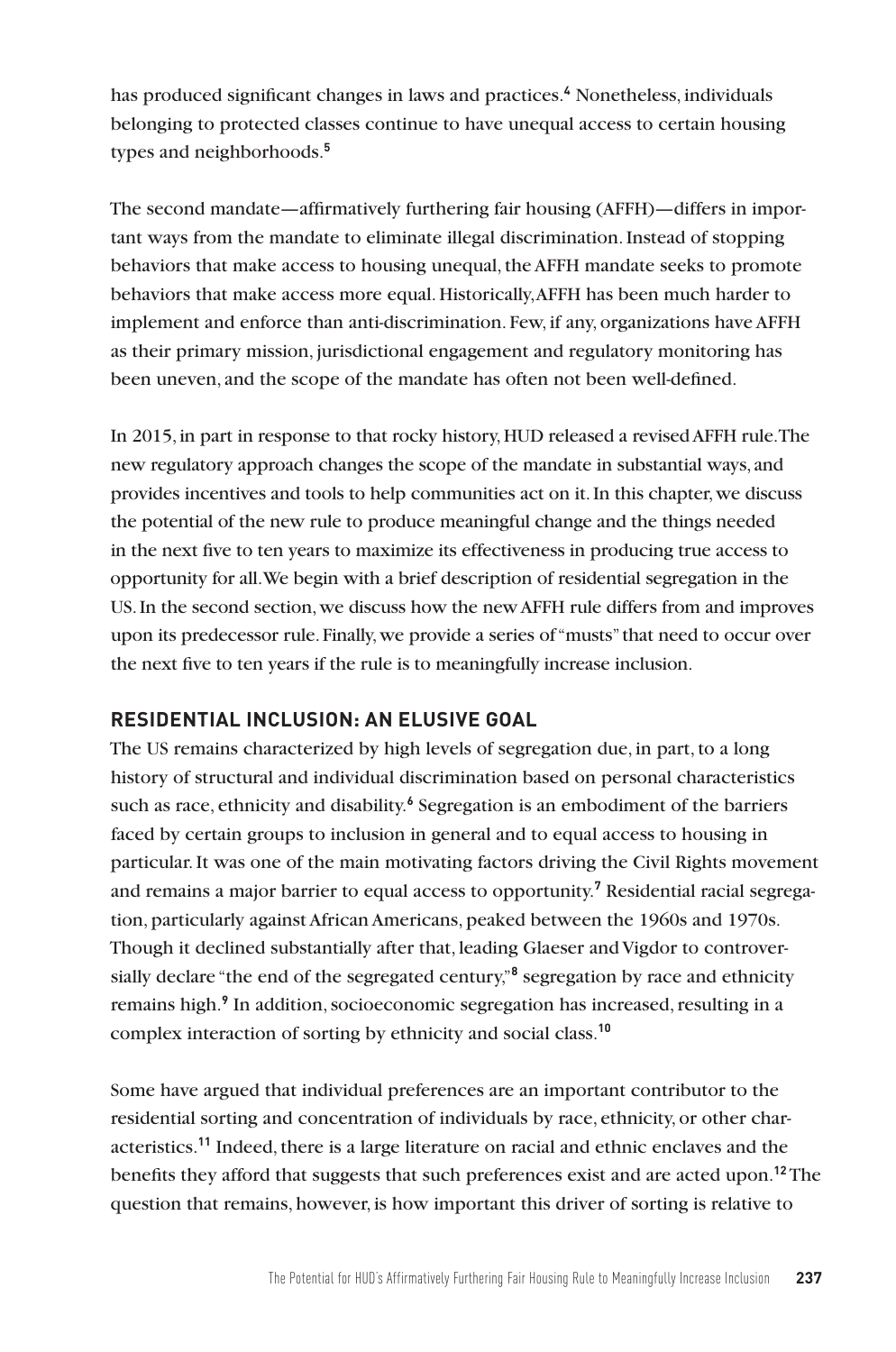other factors that constrain choices. Research on this question suggests self-sorting is only a secondary factor.**<sup>13</sup>**

Segregation is only one manifestation of the barriers to access to opportunity faced by members of protected classes. A key driver of segregation, discrimination remains persistent in housing markets and influences the ability of minority families to rent housing units, purchase homes, and obtain mortgages. As reviewed by Oh andYinger, the first audit studies that estimated the prevalence of discriminatory practices in housing markets found large levels of discrimination against black applicants.**<sup>14</sup>** Subsequent studies sought to identify explanatory mechanisms and also consider the extent of discrimination against other groups, including Hispanics, single-headed families with children, individuals with disabilities, same-sex couples, and housing voucher recipients.**<sup>15</sup>** The studies consistently find differences in treatment of members of protected classes by real estate agents, landlords, and mortgage lenders. These differences in treatment contribute to limits on equal access to opportunity.

The findings of these studies and others strongly suggest that effective progress towards truly inclusive communities will require purposeful attention. In short, the AFFH mandate remains as relevant as ever. We now turn to a brief history of AFFH to provide context for the 2015 revisions.

#### **IMPLEMENTING AFFH THROUGH 2015**

HUD took limited actions to implement the AFFH mandate in the years immediately following the adoption of the Fair Housing Act.**<sup>16</sup>** Under Secretary George Romney, HUD initially took an aggressive AFFH stance, and proposed using coercive measures to push state and local governments to implement changes to decrease segregation and increase inclusion by creating "stable, racially diverse neighborhoods."**<sup>17</sup>** However, these early actions were vigorously opposed by the White House and local governments, and HUD subsequently retreated.**<sup>18</sup>**

In the 1980s, HUD required Community Development Block Grant recipients for some of its programs to certify that they would affirmatively further fair housing. In 1992, the requirement to meet Fair Housing Review Criteria was expanded to all community planning and development programs managed by HUD, and in 1995, the certification criteria were combined into a Consolidated Plan that required local communities to perform an Analysis of Impediments (AI) and to identify actions to affirmatively further fair housing.**<sup>19</sup>** The AI components were further clarified in 1996 in the "Fair Housing Planning Guide," and included analyzing local barriers to housing access for members of protected classes as well as proposing actions to overcome these barriers.**20**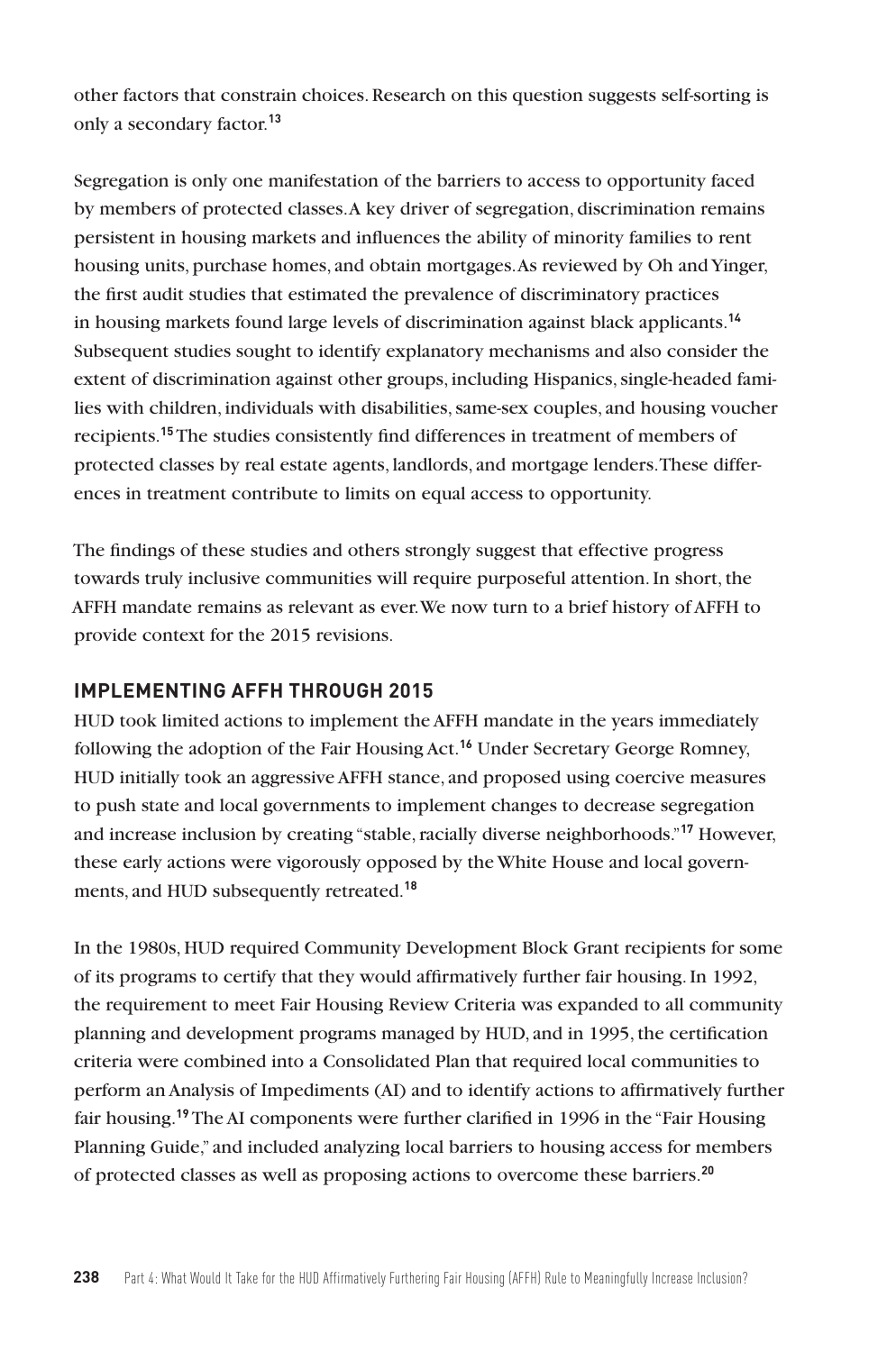The AIs were expected to be updated every five years and communicated to HUD, and thus to spur actions that would promote inclusion. However, their impact was limited because HUD did not provide resources or incentives to conduct the AIs and did not effectively review them or monitor the implementation of proposed actions, limiting the accountability of grantees and creating little commitment to furthering fair housing.**<sup>21</sup>** A Government Accountability Office report found that among 441 AIs it surveyed in 2010, 29 percent were prepared before 2004 and 11 before 2000 despite HUD's guideline that they should be updated every five years.**<sup>22</sup>** In addition, reports pointed out that many actions proposed in AIs did not include timeframes for implementation.**<sup>23</sup>**

## **THE 2015 REVISED AFHH RULE**

Up to 2015, the actions taken by HUD to implement the AFFH mandate largely failed to produce meaningful results. Housing advocacy groups and government agencies pointed to serious flaws in the approach to implementing AFFH through the AIs**<sup>24</sup>** and to the limits of piecemeal actions at the local level in response to court cases.**<sup>25</sup>** Spurred in part by the 2010 GAO report, HUD, under the Obama administration, embarked on a multi-year revision process that culminated with the announcement in 2015 of a new rule for implementing the AFFH mandate.**<sup>26</sup>**

The new rule's focus is to help local and state institutions covered by the rule actively work to increase access to opportunity for minorities and other underrepresented groups. Its defining feature is the Assessment of Fair Housing (AFH), which replaces the AI and provides a structure designed to focus jurisdictions on a relatively small set of explicit metrics for assessing success in furthering fair housing and providing access to opportunity. Like the AI, the AFH must be completed every five years. It contains six elements (see Table 1). The AFH is a roadmap designed to help local jurisdictions achieve the goals of the AFFH regulation. First and foremost, the AFFH is a community planning process intended to ensure that considerations of fair housing and equal access to opportunity inform each jurisdiction's consolidated plan. Hence, the jurisdiction's priorities and strategies are important results of the AFH process. Another critical element, discussed further below, is the democratizing of information on local housing and market conditions so that a broader range of stakeholders can participate in the process on equal footing.

The revised rule has several significant features that distinguish it from its predecessor. First, the rule explicitly defines a primary goal of fair housing as equal access to opportunity, and so returns to the origins of the Fair Housing Act, which was enacted in part because of the existence of disparities in access to opportunity. This emphasis clarifies the metrics for success, so that jurisdictions will have a better understanding of how HUD and others are assessing their investment decisions. Moreover, the metrics established provide clarity regarding the language of opportunity, and so jurisdictions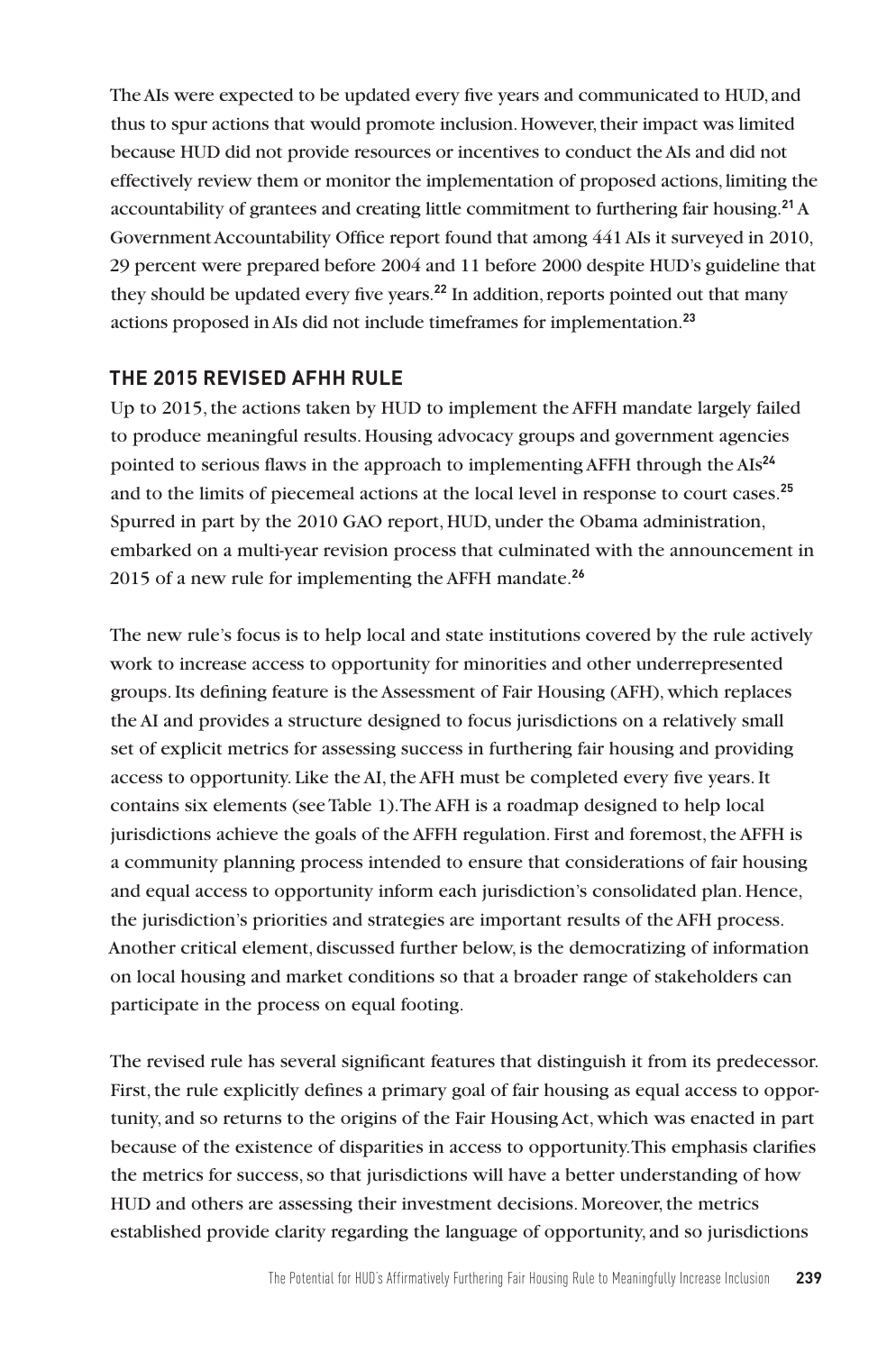#### **Table 1. The Elements of the Assessment of Fair Housing (AFH)**

| Element                                                                            | Substance                                                                                                                                                                                                                                                                                                                                                                                                                                                                                                                                                                                                                                                                                                                  |
|------------------------------------------------------------------------------------|----------------------------------------------------------------------------------------------------------------------------------------------------------------------------------------------------------------------------------------------------------------------------------------------------------------------------------------------------------------------------------------------------------------------------------------------------------------------------------------------------------------------------------------------------------------------------------------------------------------------------------------------------------------------------------------------------------------------------|
| Summary of fair housing<br>issues and institutional<br>capacity                    | Details whether there have been compliance and enforcement actions in the community during the period of<br>analysis, as well as the allocation of resources devoted to enforcing fair housing laws and regulations.                                                                                                                                                                                                                                                                                                                                                                                                                                                                                                       |
| Data Analysis                                                                      | Reports, using data provided by HUD via a geospatial data tool, on where the jurisdiction currently<br>stands, and how it has evolved, along three "community performance metrics":<br>the persistence of segregated communities, particularly racially and ethnically concentrated areas of<br>poverty that result in worse outcomes for their residents and impose costs on the overall community;<br>the existence of disparities in access to amenities that contribute to inequality of opportunity for people<br>in protected groups;<br>acute shortfalls in meeting the housing needs of individuals belonging to protected classes, and the<br>trajectory of these shortfalls (increasing, static, or decreasing). |
| Assessment of fair housing<br>issues                                               | Describes the local and other forces - such as historic patterns of discrimination, poor public schools, or<br>exclusionary zoning - that underlie the persistence of segregation and disparities in access.                                                                                                                                                                                                                                                                                                                                                                                                                                                                                                               |
| Identification of local fair<br>housing priorities and<br>qoals                    | Develops goals and strategies for addressing the barriers to opportunity that are faced by the local<br>jurisdiction, and metrics to assess progress, based on the results of the data analysis and assessment of<br>fair housing issues.                                                                                                                                                                                                                                                                                                                                                                                                                                                                                  |
| Summary of efforts<br>directed toward ensuring<br>broad community<br>participation | Reports on the procedures followed to ensure broad inclusion of the entire community, including efforts to<br>get input from members of protected classes in the process of developing the AFH.                                                                                                                                                                                                                                                                                                                                                                                                                                                                                                                            |
| Review of progress since<br>the submission of the<br>previous AFH                  | To be completed in follow-up AFHs; explains and evaluates the progress made in achieving the goals<br>and strategies adopted in previous AFHs, using the submitted metrics and a consideration of factors that<br>affected the extent of success                                                                                                                                                                                                                                                                                                                                                                                                                                                                           |

should be less unsure about whether proposed strategies fit into the AFFH framework. Significantly, the opportunity lens is agnostic about the question of whether it is better to promote equal access through mobility or community development vehicles; it leaves that decision to local communities. It is not agnostic, though, on whether strategies need to promote equal access itself.

Second, the new rule seeks to focus jurisdictions' attention on racially and ethnically concentrated areas of poverty. These areas are particularly debilitating for their residents. The combination of racial concentration and poverty concentration creates far higher levels of economic isolation and social chaos than does either racial or economic concentration alone. Therefore, people living in areas with both racial and poverty concentrations face barriers that are considerably more difficult to overcome.**27** Moreover, these are areas to which local governments often devote disproportionate amounts of police, emergency response, and other resources.**<sup>28</sup>** Thus, they are quite expensive to manage. Both facts suggest that "solving" these areas can produce increasing returns, making more resources available in the long run to address other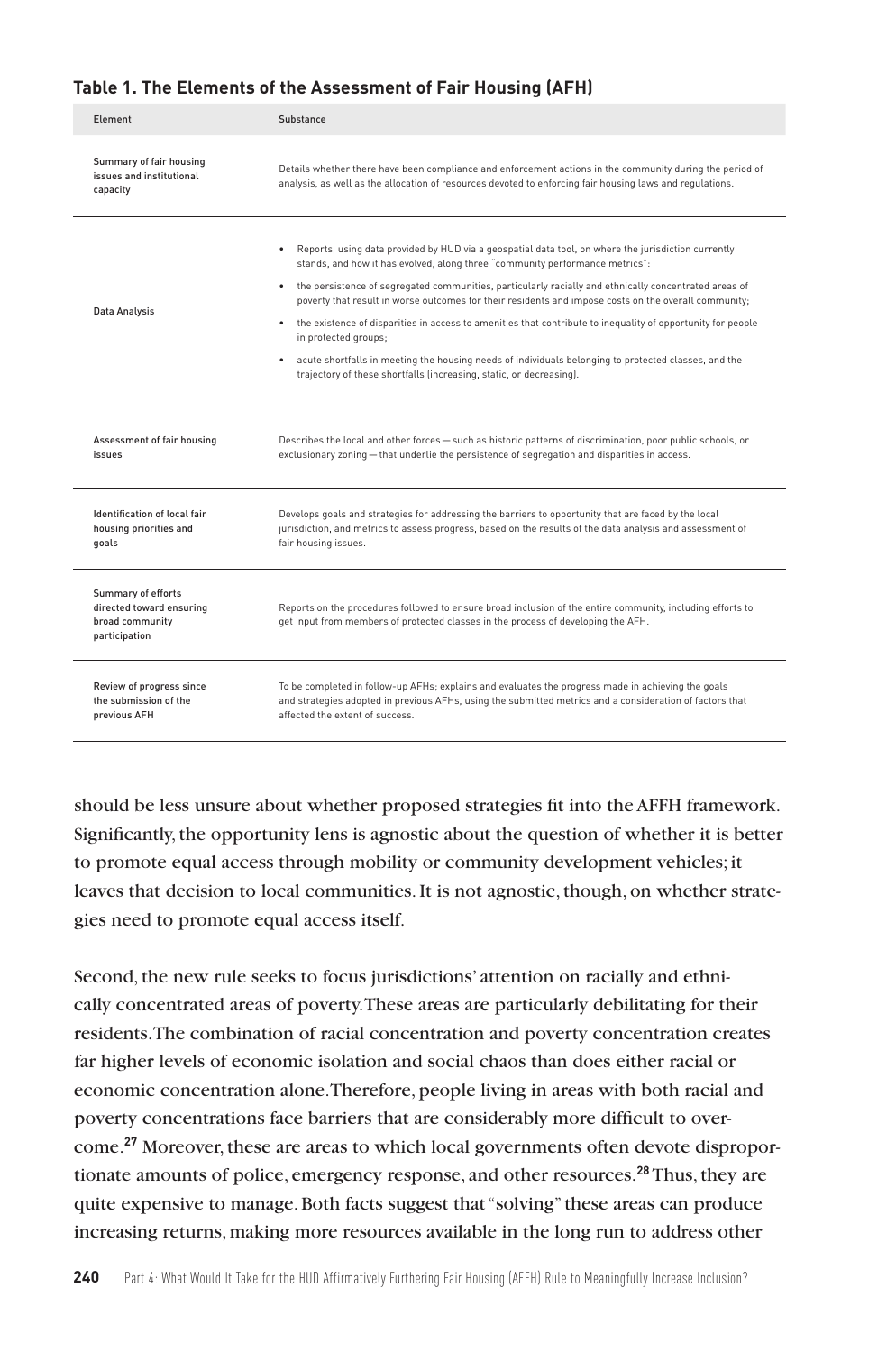local priorities. The new rule thus can potentially help focus localities on approaches to housing that will deliver higher returns on investment.

Third, depending on implementation (see below), the new rule could introduce a new mindset regarding the pursuit of fair housing at the local level. Few jurisdictions cherish the opportunity to engage in fair housing issues. In part, this is because their only experiences with fair housing involve threats of litigation or actual lawsuits. As a consequence, there is distressingly little proactive pursuit of fair housing strategies, even though evidence makes clear that more diverse communities are more productive and more resilient.**<sup>29</sup>** The new rule could potentially change this, as it envisions local governments engaging in the AFFH process with HUD as a partner rather than as an enforcer. If this partnership takes hold—a big if (see below)—and strategies bear fruit, then many more jurisdictions may start to view fair housing as something that can provide benefits, not just litigation-based costs. AFFH could be the "carrot" to the enforcement infrastructure's "stick."

Underlying this possibility is a hypothesis about whether jurisdictions will truly try to find feasible fair housing strategies.**<sup>30</sup>** There is broad consensus that, at the extremes, some jurisdictions will embrace the rule's processes with gusto and will have the capacity to produce high quality plans, while other jurisdictions will rebuff any and all efforts to engage in the process. Less certain is the behavior of the large number of jurisdictions between these extremes. In particular, it could be that a majority of those in the middle would like to pursue AFFH strategizing in good faith but have not yet done so mainly because they lack capacity and in-house expertise. These would correspond to Julian's jurisdictions in category 2, demonstrating an "acceptance of both the letter and spirit of the Rule, but a limited capacity to use the Tool and the Rule's requirements."**<sup>31</sup>** Alternatively, it could be that most in the middle have no interest in engaging in fair housing exercises and would shirk at the first opportunity, falling into Julian's category 3 of jurisdictions that show an "acceptance of the need to comply with the specific requirements of the Rule to get federal funds," but also demonstrate "a lack of understanding or willingness to develop a plan to actually address the problems."**<sup>32</sup>**

In an important way, the revised AFFH rule embraces the first view of the broad middle group of jurisdictions. Via the new rule, HUD provides local jurisdictions with a new geospatial data tool that can generate many of the reports and initial maps on which to base community engagement and dialogue. This new tool reduces the capacity demands placed on local jurisdictions and so makes it easier for them to complete the AFH. While there is some debate as to how much the tool reduces the administrative burden, early experiences will provide some insights in this regard.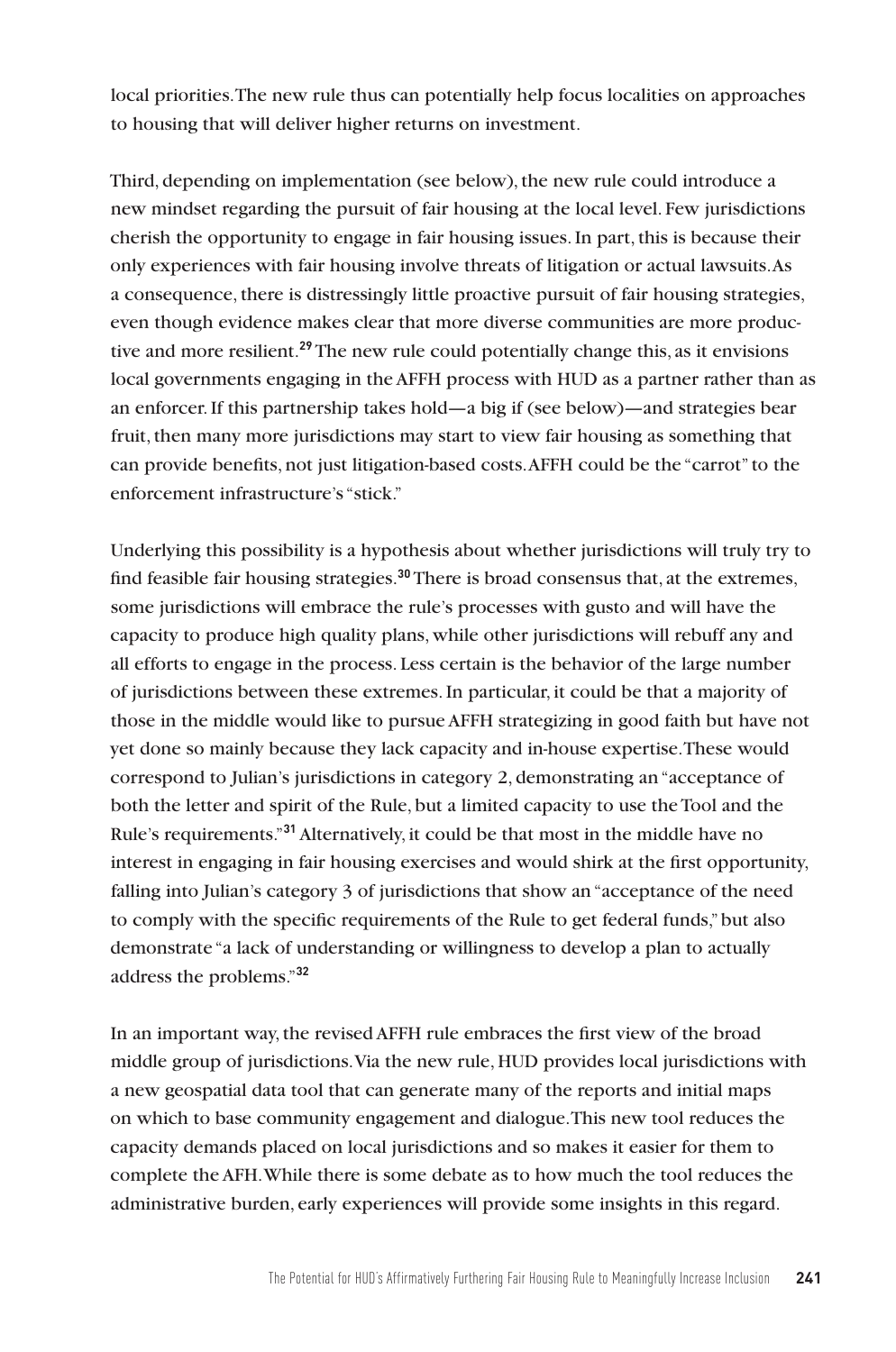Either way, the new tool is a strong signal of HUD's intent to work constructively with local communities. And it assumes they will take HUD up on this offer.

There are other important benefits to the tool. For example, it helps to level the playing field within communities across groups with varying levels of sophistication in analyzing data and planning. The publicly available data can empower local organizations to develop their own analyses based on alternative sets of priorities. The information in the maps and tables of the data tool can also be used by advocates and by the press to see that public officials do not forget, ignore, or overlook challenges faced by those in their communities whom the Fair Housing Act was enacted to protect.

The 2015 AFFH rule also addresses some of the previous flaws in the mandate's implementation. The new data tool is designed to lower the burden of producing the foundational AFFH report (i.e., the AI or AFH). The rule's guidance and partnership structure are intended to make it easier for local jurisdictions to develop feasible strategies for improving equal access to opportunity. It establishes a regime for HUD review of the AFH with deadlines that create a clear framework for accountability, thus limiting a jurisdiction's uncertainty regarding litigation risk.

## **WHAT CAN BE DONE GOING FORWARD TO ENSURE THE AFFH RULE'S IMPACT**

The new AFFH rule was adopted in 2015.**<sup>33</sup>** A number of jurisdictions have started the process of developing their AFH or even submitted it to HUD. However, it will take time for it to produce effects, and the next few years will be crucial in determining its success. Actions by a set of public, nonprofit and private actors at the national and local levels will determine these outcomes. This section identifies a list of nine conditions that will impact the rule's success:

**1. HUD must build and maintain an internal capacity so the agency can be a true partner.** This rule works only if HUD can effectively provide leadership and guidance about it, and there are legitimate questions about whether HUD has the necessary capacity. HUD must conduct an assessment of its existing capacity to determine whether its current level of staffing and the the subject matter expertise of its staff members are sufficient to provide high quality consulting to jurisdictions about developing effective housing policies to address barriers to opportunity. Once this assessment is completed, HUD needs to then find resources to address any shortcomings identified. While the Office of Fair Housing and Equal Opportunity (FHEO) and its regional offices should be emphasized in this assessment, HUD should also examine the Offices of Community Planning and Development and Policy Development and Research, as they will also play critical roles. HUD must have this capacity if it is to be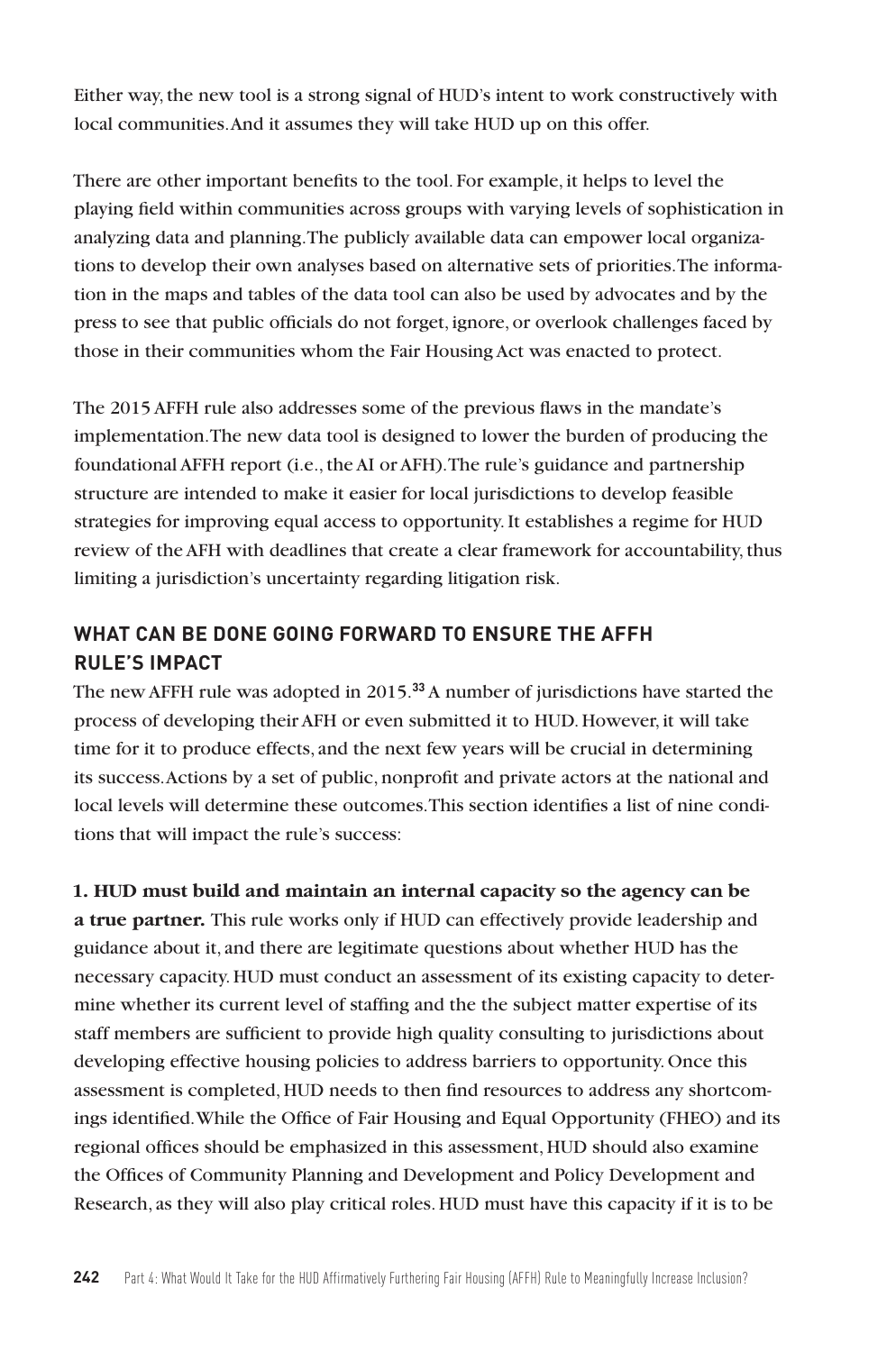a true partner for jurisdictions as they go through the AFH and subsequent strategy implementation process.

**2. HUD must build an infrastructure to help increase local capacity to engage in these issues.** Resources must be allocated to build an infrastructure that will makes it easy for jurisdictions to fulfill their AFFH responsibilities. The vast majority of jurisdictions do not have the staff and capacity to conduct a thorough technical analysis to identify barriers and strategies to overcome them. They will need technical support and examples of best practices, which can be provided either directly by HUD or through HUD-supported third party providers with the topic expertise. An example of such a structure is the National Resource Network, a consortium of public and private organizations formed and financed by HUD as part of the Strong Cities, Strong Communities initiative.**<sup>34</sup>**

A first element of this infrastructure is the online mapping and data tool, a powerful resource that allows local government to quickly produce information that will facilitate meaningful conversations. We also view the regional training symposia offered by FHEO in the context of the anti-discrimination efforts as a model worthy of examination. We encourage HUD to think hard about what other types of resources might make them a strong partner to jurisdictions striving to fulfill the AFFH mandate.

**3. In building strategies to address local access to opportunity challenges, all parties must affirm the principle of local primacy.** One source of resistance to this regulation at the local level is a concern that HUD will mandate certain strategies. This concern arises out of a history of local plans and actions being challenged and sometimes vetoed by the federal government. In some instances, these challenges are fully appropriate. Other challenges, however, have been perceived as driven by individual staff with specific views about best practices. The mistrust and resentment arising from this latter set of cases must be overcome if the new AFFH rule is to succeed.

Therefore, especially in the early years of the new rule, HUD officials should err on the side of permissiveness regarding locally proposed priorities strategies, provided there is some legitimate basis for them; they should do so even if these strategies differ from what individuals (or even a majority of staff) at HUD might prefer. This tension will likely arise in discussions about whether mobility strategies or redevelopment approaches are preferable for improving access to opportunity.**<sup>35</sup>**

Different approaches have been proposed with regards to ensuring compliance while respecting local jurisdictions' primacy. One enforcement strategy would define a set of components to the AFH that, if met by jurisdictions, would provide them a "safe harbor." This approach would have the benefit for jurisdictions of limiting litigation risks with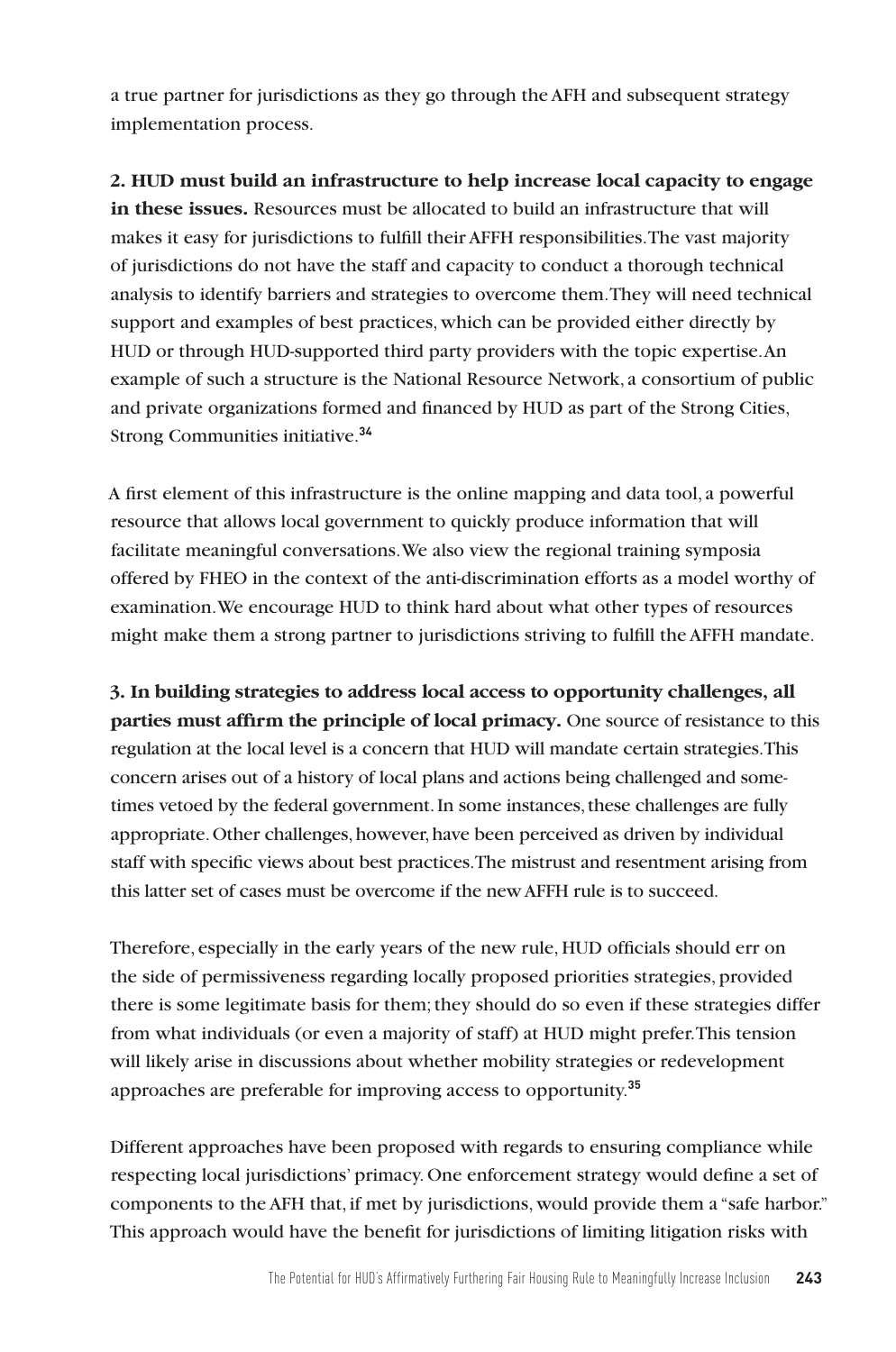regard to compliance with the FHA; a downside is that jurisdictions might revert to a "check the box" strategy to meet the "safe harbor" criteria rather than engaging in creative solutions. Another approach favors granting HUD officials discretion in determining what plans meet the rules requirements. While this approach would leave jurisdictions with a degree of uncertainty about what constitutes compliance, it would also provide them more incentive to develop new solutions to furthering access to opportunity. There are pros and cons to either approach; policymakers need to give substantial attention to how HUD plays its enforcement role, as this will affect how willing communities will be to engage in the process.

**4. Local jurisdictions must make a good faith effort.** In the deliberations that led to the development of the final rule, concerns were routinely raised about the potential response of bad actors to rule provisions. While these concerns are appropriate, the belief that prevailed ultimately was that the vast majority of jurisdictions would try to fulfill their responsibilities in good faith. This belief was born out of field-testing of the AFH with local government officials during its development. If it proves incorrect, then broad success will be difficult to achieve.

HUD must therefore consider the spirit in which an AFH is produced when assessing its details. The deference we recommended in the previous section should definitely be afforded to those jurisdictions whose AFH product emerges from a good faith effort that features an inclusive local process and a genuine willingness to improve access to fair housing and opportunity. But we do not believe such deference should be absolute. Indeed, HUD is not only a partner in the AFH process; as a regulator, it has a responsibility to ensure compliance. This tension between its roles as partner and as regulator, mentioned in other chapters of this volume,**<sup>36</sup>** is something that HUD will have to grapple with continuously.

**5. All must think regionally and beyond housing provision.** The renewed focus on opportunity included in the rule requires strategies broader than housing provision. Achieving the American ideal of equal opportunity requires more than a roof over one's head: it requires access to a home in neighborhoods with quality schools, access to jobs, investments in public services (e.g., safety, parks and recreation). But these elements of opportunity rarely respect jurisdiction boundaries. Rather, effectively reducing local barriers to opportunity often entails cooperation across jurisdictions.

The new rule encourages such cooperation by making it possible to produce regional AFHs. The advantages for jurisdictions of adopting a regional approach include the ability to share staff resources, consulting services, and elements of the public input process. The hope is that the reduced cost of producing a regional AFH will incentivize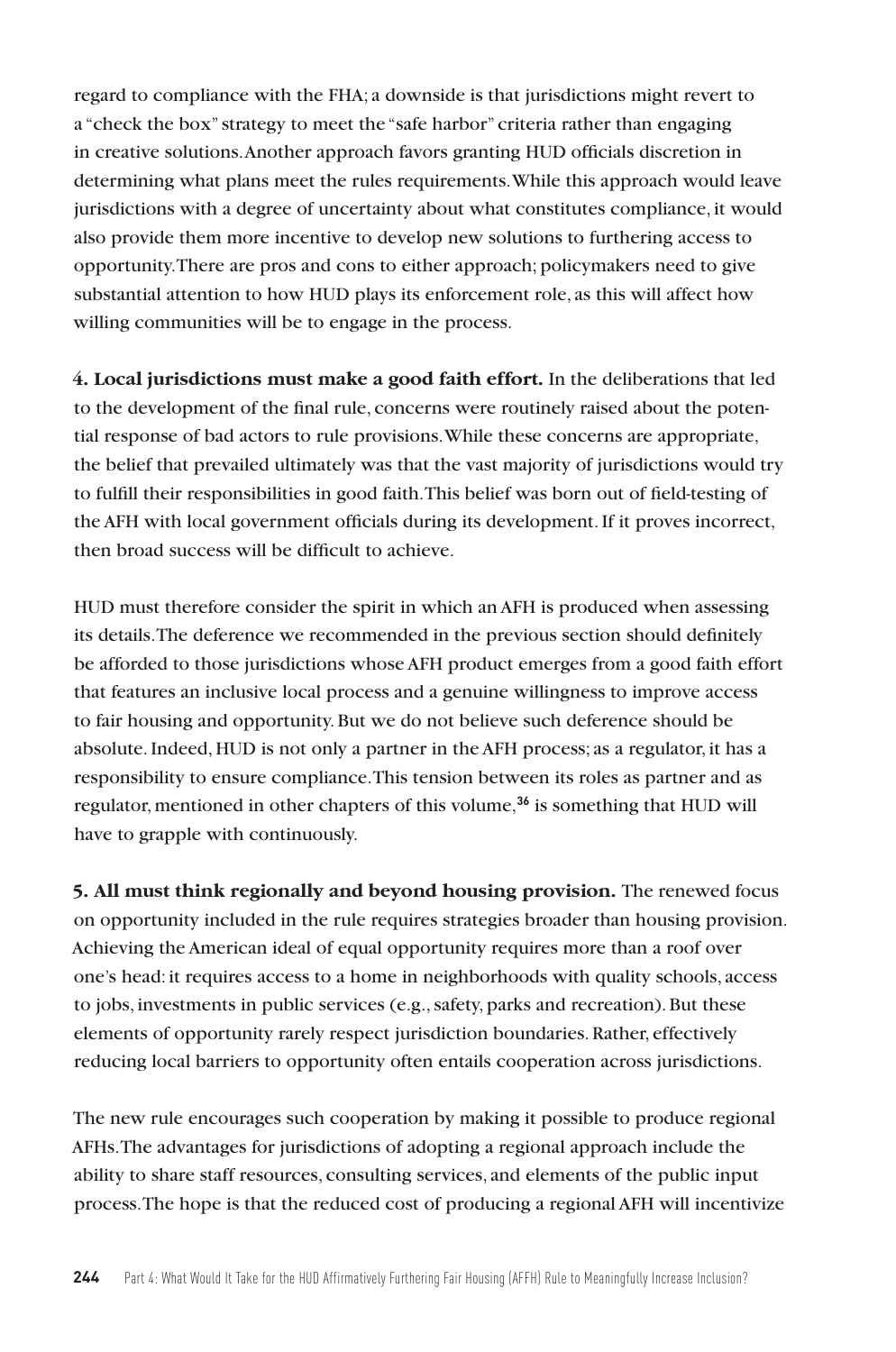jurisdictions to develop an AFH and strategies that better align with the regional nature of opportunity. Such plans should be more impactful in achieving desired goals.

# **6. Local jurisdictions, foundations and nonprofit organizations must leverage data to empower those without voice during the planning process.** The ability of information to change housing market practices has been demonstrated by the changes to the mortgage lending practices that arose from the availability of data through the Home Mortgage Disclosure Act (HMDA). In this case, consumer and community activists analyzed the HMDA data intensively and used patterns they found to raise issues and ultimately create opportunities for dialogue that generated change.

The HMDA experience could be a template for the promise of the AFFH data tool. But this will occur only if the fair housing counterparts to the consumer and community advocates in the HMDA case are engaged and working to identify patterns, raise issues, and drive change. All of the parties at the local level, including public sector players, can play this role. We believe the extent of HMDA-type engagement by local parties using the data tool will significantly determine the scope of the new rule's success in expanding equal opportunity.

**7. Foundations and nonprofit and fair housing organizations must be monitors and partners for local governments during the AFH process and strategy implementation.** Foundations and local nonprofit and fair housing organizations have long played an important role in advancing inclusion and fair housing objectives, and they will need to play a similar role under the new regulation. They can be a source of external discipline to help local jurisdictions engage in the process in good faith by ensuring that all segments of the community—particularly those who have historically not had a voice—have access to the data tool, know how to use the tool, are aware of public meetings, and are sufficiently organized to meaningfully engage in the process. Moreover, their experience in fighting discrimination will provide insight about strategies to further inclusion and increased opportunity for all.

In addition, these organizations can be important players in the AFFH implementation process in at least two ways. First, because these organizations have missions that align with the AFFH objectives, they could provide direct support in executing whatever strategy the jurisdiction has decided to pursue. Such support might include funding and operating mobility counseling programs, funding the acquisition of affordable housing in opportunity communities, and recruiting mission-driven property managers for that housing. Second, they can monitor jurisdictions' progress towards strategic goals, particularly in terms of ensuring that strategies are not prematurely abandoned or undermined. A useful model for this role has been given by the community groups involved in monitoring banking institution compliance with the Community Reinvestment Act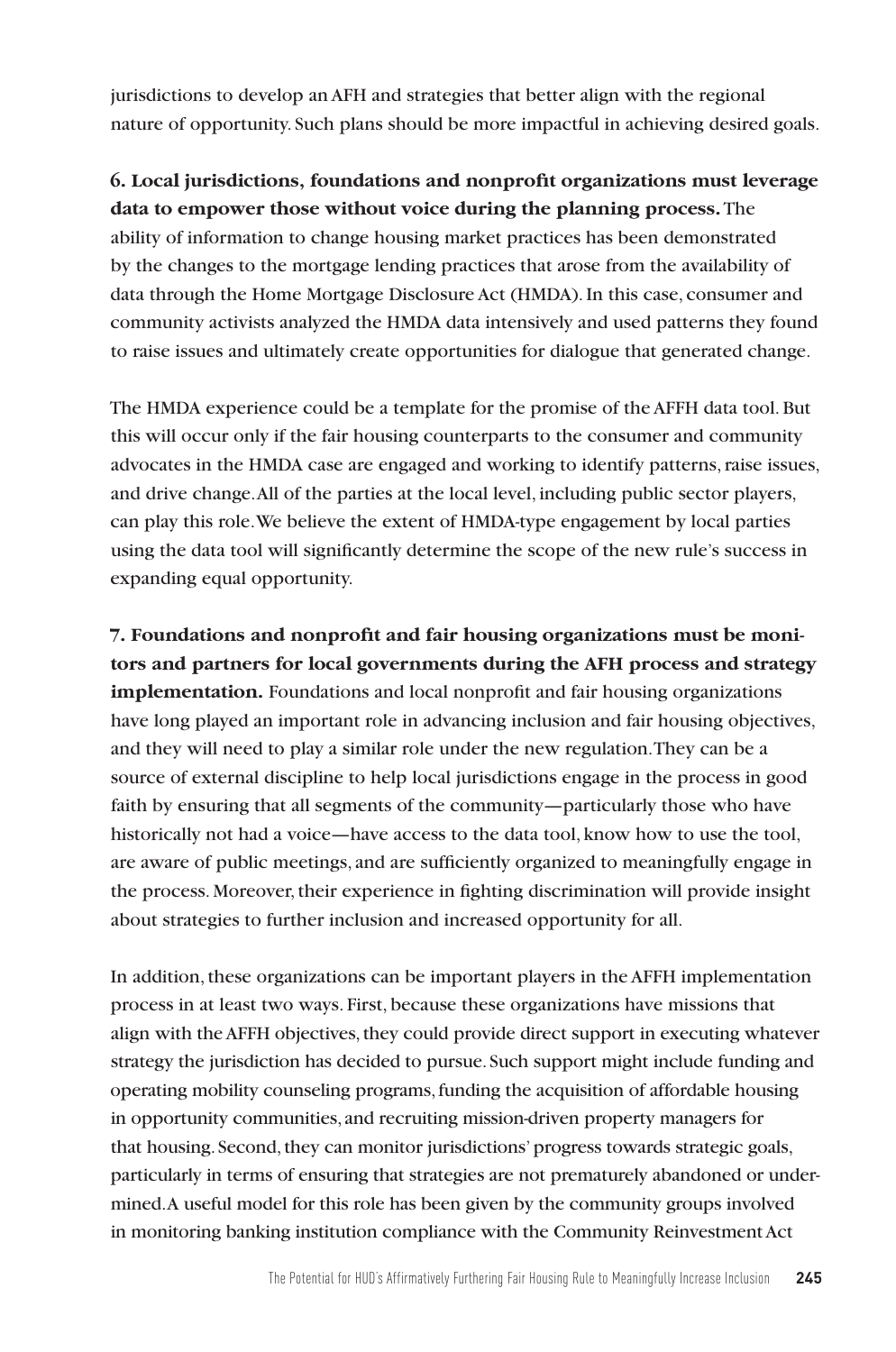(CRA). Pressure from these groups pushed banks to take questions of equality in access to credit more seriously, resulting in the establishment of CRA agreements that have effectively increased access to credit in underserved communities.**<sup>37</sup>**

**8. AFFH must survive political risk.** For AFFH to thrive, it needs to retain resources and authorized legitimacy. There are two political risks in this regard. First, deficit concerns and beliefs that some domestic programs should have lower priority have led some policymakers to seek significant reductions in the funding for HUD. In the wake of the 2016 election, many of these policymakers are ascendant, raising questions as to the level of future funding for HUD. If there are steep cuts, HUD will not be able to make the investments in itself and in a supporting infrastructure required to make AFFH implementation effective. Here, foundations may have a critical role to play: they can support high-quality assistance to jurisdictions, presenting examples of best practices in assessing and overcoming barriers to fair housing so as to inspire creative strategic thinking.

Second, anti-discrimination policy generally, and fair housing policy specifically, have always been sensitive political topics, with some not believing that federal resources should be devoted to such policies. Indeed, in January 2017, early in the  $115<sup>th</sup> Congress$ , the "Local Zoning Decisions Protection Act of 2017" was introduced as a bill in both the House and Senate.**<sup>38</sup>** If adopted, these bills would nullify the 2015 AFFH rule and the assessment tools developed by HUD and made available to jurisdictions to conduct the AFH. The bills would also prohibit federal funds from being "used to design, build, maintain, utilize, or provide access to a Federal database of geospatial information on community racial disparities or disparities in access to affordable housing." HUD would be charged with leading a consultation to replace the rule in order to respect the mandate of the FHA as upheld by the Supreme Court, but it could make recommendation for a replacement rule only if a consensus is reached between "the Secretary, the State officials, local government officials, and officials of public housing agencies consulted." If no consensus is found, the AFFH rule would be rescinded with no immediate replacement. Bills such as this have been proposed in the past without much traction. However, with the new political makeup of Congress, they may have a higher likelihood of being adopted.

These provisions would weaken the mandatory nature of AFFH. Combined with statements by HUD Secretary Ben Carson opposing the AFFH rule before he was nominated to head the agency, the introduction of the new bills creates substantial uncertainty with regard to future efforts at the federal level to implement the mandate given by HUD.**<sup>39</sup>** Even if the rule ultimately stays in place, it is possible that for the coming years, local initiatives by public officials, nonprofits, and foundations will be the main drivers of innovative practices to increase inclusion and access to opportunity.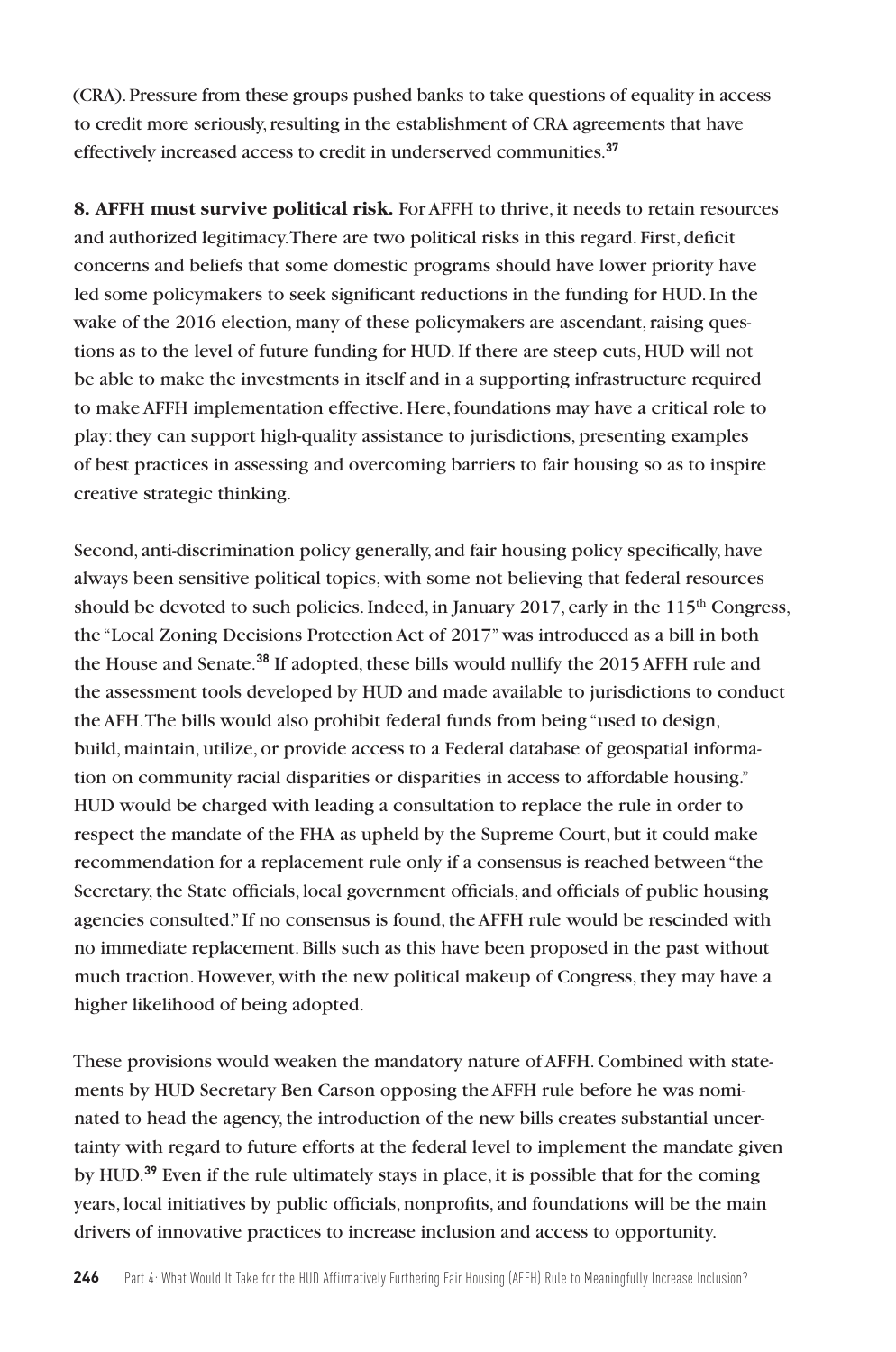For the AFFH rule to be successful, government, advocates, and citizens need to embrace the framework put forth by the rule and support actions to overcome the barriers to opportunity. Whether the rule remains in place and HUD allocates sufficient resources to its implementation in the coming years is currently in question. Even if the rule relies on local jurisdictions to develop the asseesment and identify and implement strategies, HUD needs to be a partner for them, providing consistent guidance and support. Without a commitment of resources by HUD, the impact of the rule is likely to be limited to a few high-capacity jurisdictions with the resources and local community of fair housing groups to develop and implement creative strategies to AFFH.

## **CONCLUSION**

Almost fifty years after the adoption of the 1968 Fair Housing Act, the structural forces at work in the US housing market that led to residential segregation and disparities in opportunity are still operative. Much remains to be done to ensure that all families have access to neighborhoods with amenities that afford them the opportunity to pursue their dreams. HUD's 2015 Affirmatively Furthering Fair Housing rule is an important step towards increasing residential inclusion and meeting the mandate given to the department by the Fair Housing Act. However, the full impact of the rule will depend on HUD's commitment to the rule's philosophy and its devotion of resources to the implementation of the law. The rule's impace will also depend critically upon decisions by local governments, community organizations, and individuals to use the resources they have, through the rule and from other sources, to effectively remove barriers to fair housing in their communities.

## **Bibliography**

- Alesina, Alberto, and Eliana La Ferrara. 2005. "Ethnic Diversity and Economic Performance." *Journal of Economic Literature* 43, no. 3: 762–800.
- Aranda, Claudia L. 2015. "Targeting Disability Discrimination: Findings and Reflections from the National Study on Housing Discrimination Against People Who Are Deaf and People Who Use Wheelchairs." *Cityscape* 17, no. 3: 103.
- Bayer, Patrick, Fernando Ferreira, and Robert McMillan. 2007. "A Unified Framework for Measuring Preferences for Schools and Neighborhoods." *Journal of Political Economy* 115, no. 4: 588–638.
- Bostic, Raphael, and Arthur Acolin. Forthcoming. "Affirmatively Furthering Fair Housing: The Mandate to End Segregation." In *The Fight for Fair Housing*, edited by Greg Squires. New York: Routledge.
- Bostic, Raphael W., and Breck L. Robinson. 2003. "Do CRA Agreements Influence Lending Patterns?" *Real Estate Economics* 31, no. 1: 23–51.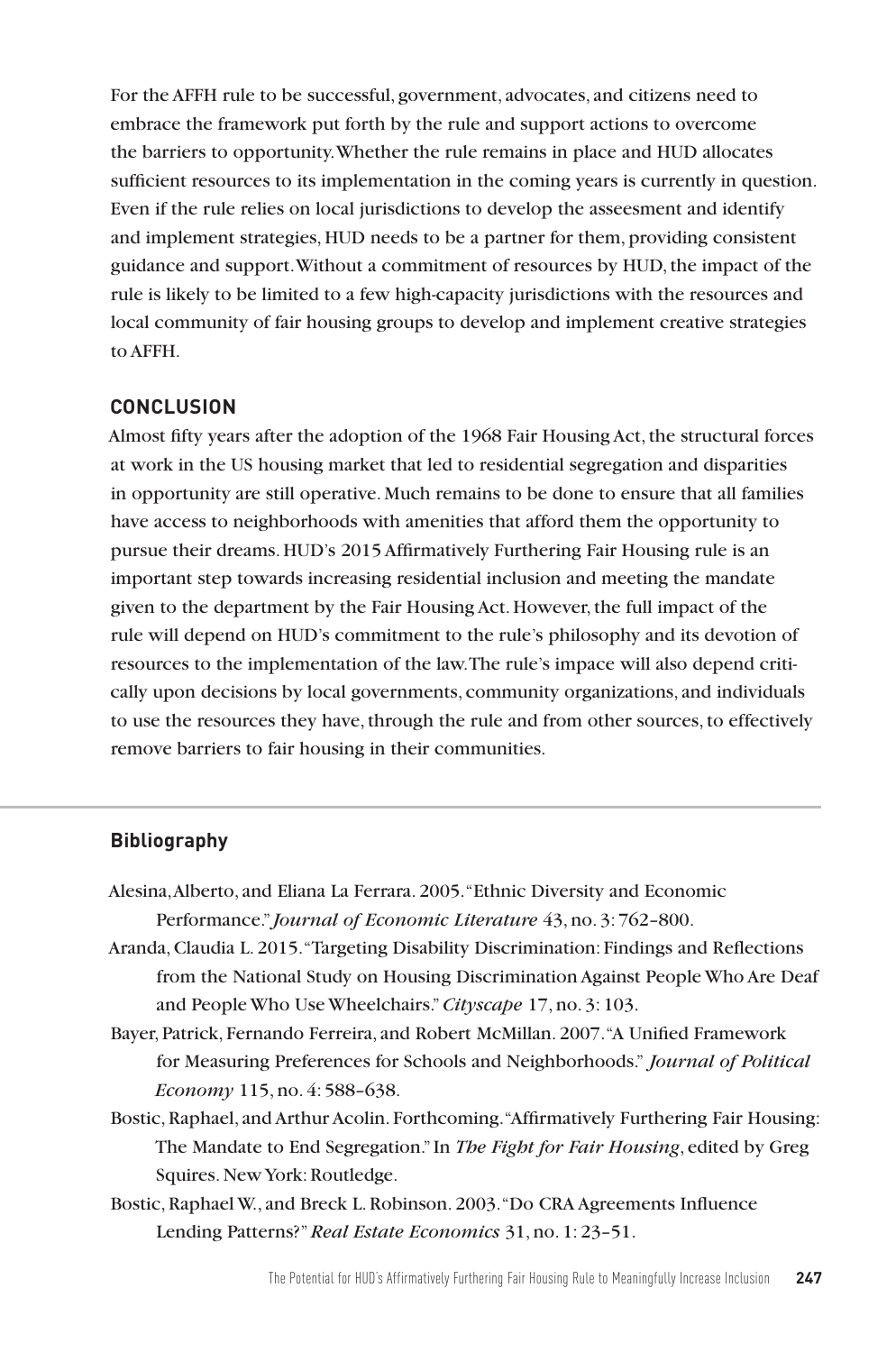- Chetty, Raj, Nathaniel Hendren, Patrick Kline, and Emmanuel Saez. 2014. "Where Is the Land of Opportunity? The Geography of Intergenerational Mobility in the United States."*Quarterly Journal of Economics* 129, no. 4: 1553–1623.
- Cutler, David M., Edward L. Glaeser, and Jacob L. Vigdor. 1999. "The Rise and Decline of the American Ghetto." *Journal of Political Economy* 107, no. 3: 455–506.
- ———. 2008. "When Are Ghettos Bad? Lessons from Immigrant Segregation in the United States." *Journal of Urban Economics* 63, no. 3: 759–74.
- Edin, Per-Anders, Peter Fredriksson, and Olof Åslund. 2003. "Ethnic Enclaves and the Economic Success of Immigrants—Evidence from a Natural Experiment."*The Quarterly Journal of Economics* 118, no. 1: 329–57.
- Fair Housing Act. 1968. AccessedSeptember 1, 2016: https://www.justice.gov/crt/ fair-housing-act-2
- Friedman, Samantha. 2015. "Commentary: Housing Discrimination Research in the 21st Century."*Cityscape* 17, no. 3: 143–49.
- Friedman, Samantha, Angela Reynolds, Susan Scovill, Florence R. Brassier, Ron Campbell, and McKenzie Ballou. 2013. "An Estimate of Housing Discrimination Against Same-sex Couples." HUD Office of Policy and Research. https://www.huduser. gov/portal/Publications/pdf/Hsg\_Disc\_against\_SameSexCpls\_v3.pdf
- Galster, George C. 1999. "The Evolving Challenges of Fair Housing since 1968: Open Housing, Integration, and the Reduction of Ghettoization." *Cityscape* 4, no. 3 : 123–38.
- ———. 2002. "An Economic Efficiency Analysis of Deconcentrating Poverty Populations." *Journal of Housing Economics* 11, no. 4: 303–29.
- GAO (Government Accountability Office). 2010. "Housing and Community Grants: HUD Needs to Enhance it Requirements and Oversight of Jurisdictions' Fair Housing Plans." http://www.gao.gov/new.items/d10905.pdf.
- Glaeser, Edward, and Jacob Vigdor. 2012. "The End of the Segregated Century: Racial Separation in America's Neighborhoods, 1890–2010." Manhattan Institute for Policy Research.
- Gobillon, Laurent, Harris Selod, and Yves Zenou. 2007. "The Mechanisms of Spatial Mismatch."*Urban Studies* 44, no. 12: 2401–27.
- Goetz, Edward G. 2010. "Better Neighborhoods, Better Outcomes? Explaining Relocation Outcomes in HOPE VI."*Cityscape* 12, no. 1 : 5–31.
- Greenberg, Zoe. 2017. "Advocates of Fair Housing Brace for a Tough Four Years." *New York Times*. January 27. https://www.nytimes.com/2017/01/27/realestate/ advocates-of-fair-housing-brace-for-a-tough-four-years.html?\_r=0
- HUD (US Department of Housing and Urban Development). 1996. "Fair Housing Planning Guide." http://fhic.nfhta.org/media/710.
- ———. 2015a. *Affirmatively Furthering Fair Housing Rule Guidebook.* https://www. hudexchange.info/resources/documents/AFFH-Rule-Guidebook.pdf.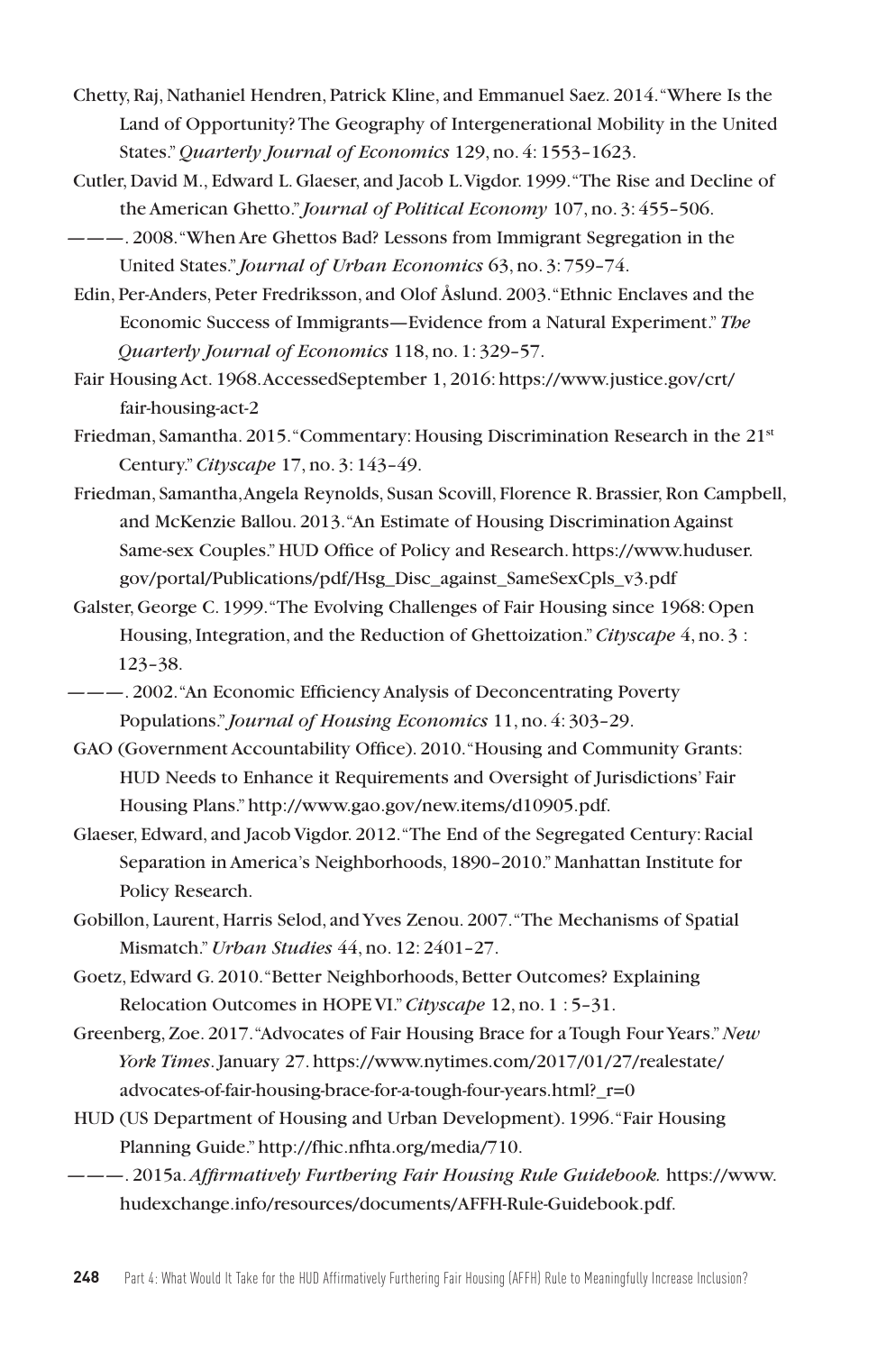- ———. 2015b. "Affirmatively Furthering Fair Housing: Final Rule." https://www.huduser. gov/portal/sites/default/files/pdf/AFFH\_Final\_Rule.pdf.
	- ———. 2017. National Ressource Network. http://www.nationalresourcenetwork.org/ en/home/who\_we\_are.
- JCHS (Harvard Joint Center for Housing Studies). 2017. "Fostering Inclusion in American Neighborhoods." This volume.
- Julian, Elizabeth. 2017. "The Duty to Affirmatively Further Fair Housing: A Legal as well as Policy Imperative." This volume.
- Kain, John F. 1968. "Housing Segregation, Negro Employment, and Metropolitan Decentralization." *The Quarterly Journal of Economics* 82, no. 2: 175–97.
- Krysan, Maria, and Reynolds Farley. 2002. "The Residential Preferences of Blacks: Do They Explain Persistent Segregation?" *Social Forces* 80, no. 3: 937–80.
- Massey, Douglas S. 2015. "The Legacy of the 1968 Fair Housing Act." *Sociological Forum* 30, no. S1: 571–88.
- Massey, Douglas S., and Nancy A. Denton. 1989. "Hypersegregation in US Metropolitan Areas: Black and Hispanic Segregation Along Five Dimensions."*Demography* 26, no. 3: 373–91.
- ———. 1993. *American Apartheid: Segregation and the Making of the Underclass.*  Cambridge, MA: Harvard University Press.
- Massey, Douglas S., Jonathan Rothwell, and Thurston Domina. 2009. "The Changing Bases of Segregation in the United States."*The Annals of the American Academy of Political and Social Science* 626, no. 1: 74–90.
- Misra, Taniv. 2017. "Fair Housing Faces an Uncertain Fate." *The Atlantic City Lab,* February 3. http://www.citylab.com/housing/2017/02/ fair-housing-faces-an-uncertain-fate/515133/.
- Oh, Sun Jung, and JohnYinger. 2015. "What Have We Learned from Paired Testing in Housing Markets?"*Cityscape* 17, no. 3: 15–59.
- Opportunity Agenda. 2010. "Reforming HUD's Regulations to Affirmatively Further Fair Housing." https://opportunityagenda.org/files/field\_file/2010.03ReformingHUDR egulations.pdf.
- Phillips, David C. 2017. "Landlords Avoid Tenants Who Pay with Vouchers."*Economics Letters* 151: 48–52.
- Sampson, Robert J., Patrick Sharkey, and Stephen W. Raudenbush. 2008. "Durable Effects of Concentrated Disadvantage on Verbal Ability Among African-American Children."*Proceedings of the National Academy of Sciences* 105, no. 3: 845–52.
- US Supreme Court. 2015. *Texas Department of Housing and Community Affairs v. Inclusive Communities Project*, Inc. https://www.supremecourt.gov/ opinions/14pdf/13-1371\_m64o.pdf.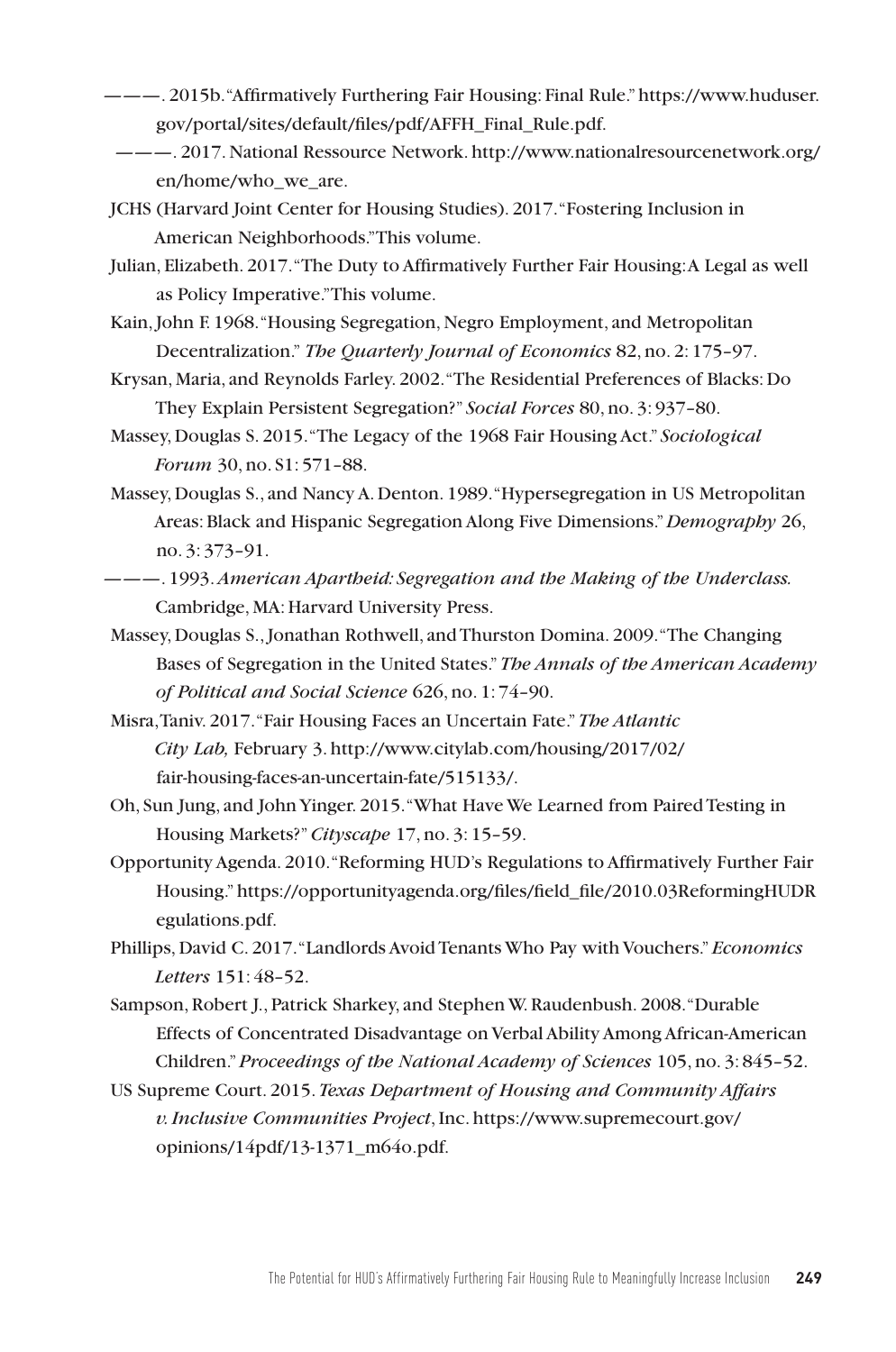## **Endnotes**

- See, for example, Massey (2015).
- Chetty et al. (2014).
- Sex was added as a protected class through the 1974 Housing and Community Development Act. Familial situation and disabilities were added as part of the 1988 Fair Housing Amendments Act.
- See for example US Supreme Court (2015), a case in which the court ruled that disparate impact forms of discrimination are covered by the Fair Housing Act.
- Bostic and Acolin (forthcoming).
- Ibid.
- Massey and Denton (1993); Massey (2015).
- Glaeser and Vigdor (2012).
- JCHS (2017).
- Massey, Rothwell, and Domina (2009).
- For discussion of these arguments, see JCHS (2017).
- Krysan and Farley (2002); Edin, Fredriksson, and Åslund (2003); Cutler, Glaeser, and Vigdor (2008).
- Kain (1968); Cutler, Glaeser and Vigdor (1999); Bayer, Ferreira, and McMillan (2007); Gobillon, Selod, and Zenou (2007).
- Oh andYinger (2015).
- Friedman et al. (2013); Aranda (2015); Friedman (2015); Oh andYinger (2015); Phillips (2017).
- Galster (1999); Bostic and Acolin (forthcoming).
- Galster (1999), 123.
- In some cases, HUD did more than retreat. Instead, the department supported local authorities that were sued for furthering segregation; see Massey (2015).
- Bostic and Acolin (forthcoming).
- HUD (1996).
- GAO (2010); Opportunity Agenda (2010).
- Opportunity Agenda (2010).
- GAO (2010); Opportunity Agenda (2010).
- GAO (2010); Opportunity Agenda (2010).
- Massey (2015).
- HUD (2015a); HUD (2015b).
- Sampson, Sharkey, and Raudenbush (2008).
- Galster (2002).
- Alesina and La Ferrara (2005).
- Julian (2017).
- Ibid.
- Ibid.
- HUD (2015b).
- HUD (2017).
- Goetz (2010); Bostic and Acolin (forthcoming).
- For example, Julian (2017).